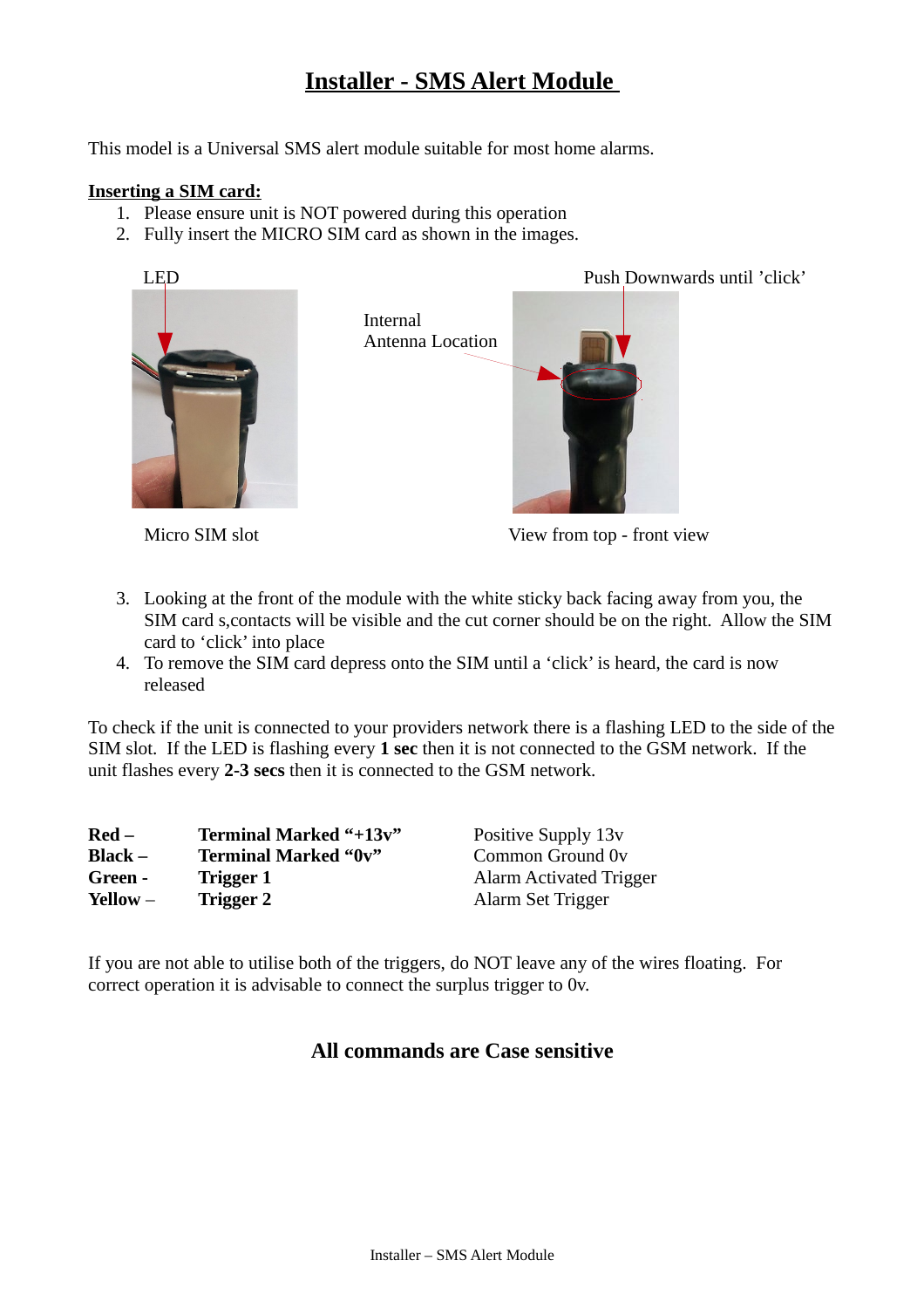## **Programming the SMS module:**

To check the signal strength Send the command;

**Signal** 

Return SMS to originator as follows;

**"Signal: 15;"**

where **2-9 Marginal, 10-14 OK, 15-19 Good, 20-30 Excellent**

#### **To program the message responses;**

The message responses are as follows;

- Message 1 Green wire activates when voltage changes from 12v to 0v
- Message  $2 -$  Green wire activates when voltage changes from 0v to 12v
- Message  $3 -$  Yellow wire activates when voltage changes from 12y to 0y
- Message  $4$  Yellow wire activates when voltage changes from 0y to  $12v$

To program the messages send the following command

were  $x = 1 - 4$ 

#### **MSGx=Message Here**

Each time you will receive an acknowledgement message. In the form **ACK MSGx=Message**.

If you **DO NOT** wish to receive a message for a particular state change eg if the alarm is deactivated then send the command

#### **MSGx=NO**

Eg for a Texecom Veritas the messages sent would be

MSG1=Alarm Activated MSG2=NO MSG3=System Disarmed MSG4=System Armed

If you did not want to receive the System armed/disarmed messages then in this case MSG3=NO and MSG4=NO

This gives the installer the flexibility to reactivate the feature with a simple text message.

To list all messages stored in the unit send the following command;

#### **Messages**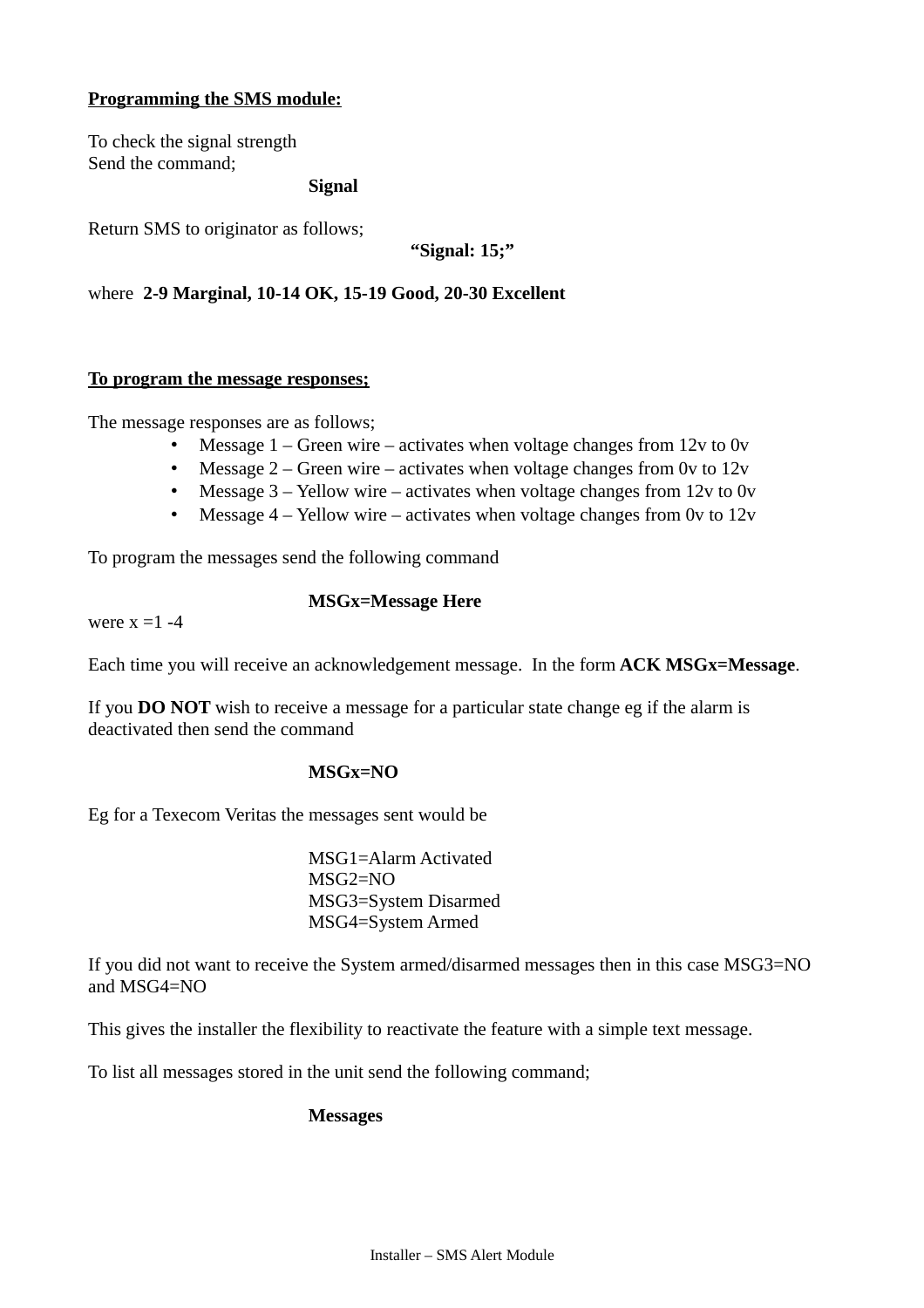### **To use the site identifier**

The installer unit allows for a Site preset to prefix the Messages. This is achieved by sending the following command;

## **SITE=Message Here**

eg if the SITE=Home, then the If a trigger occurs the response message would be Home- Alarm Activated.

If the SITE feature is NOT required send the command;

### **SITE=NO**

## **Auto Reporting**

This unit can send a predefined message to SMS1 at a programmable interval, to help with PAYG SIM management and provides confidence that the system is still active. The unit can be set to send the messages between 1 to 9 week intervals using the following commands;

#### **Auto=x**

were  $x = 1-9$ 

The message is predefined as 'Automatic Notification – SMS module Active'

#### **Loss of Power Notification**

If power to the alarm system has been cycled SMS1 will receive the following predefined message 'Alarm SMS Module - Power Cycled – Auto turned OFF'

Message is sent once power has been reapplied.

#### **Alarm System Status Notification**

To check if the Alarm system is Armed or disarmed send the following command; **Alarm**

If armed return message will be **System Armed** If disarmed return message will be **System Disarmed**

For this notification to operate correctly it requires the **Yellow wire** to be connected to a terminal in the Panel that drops to 0v when the system is Armed.